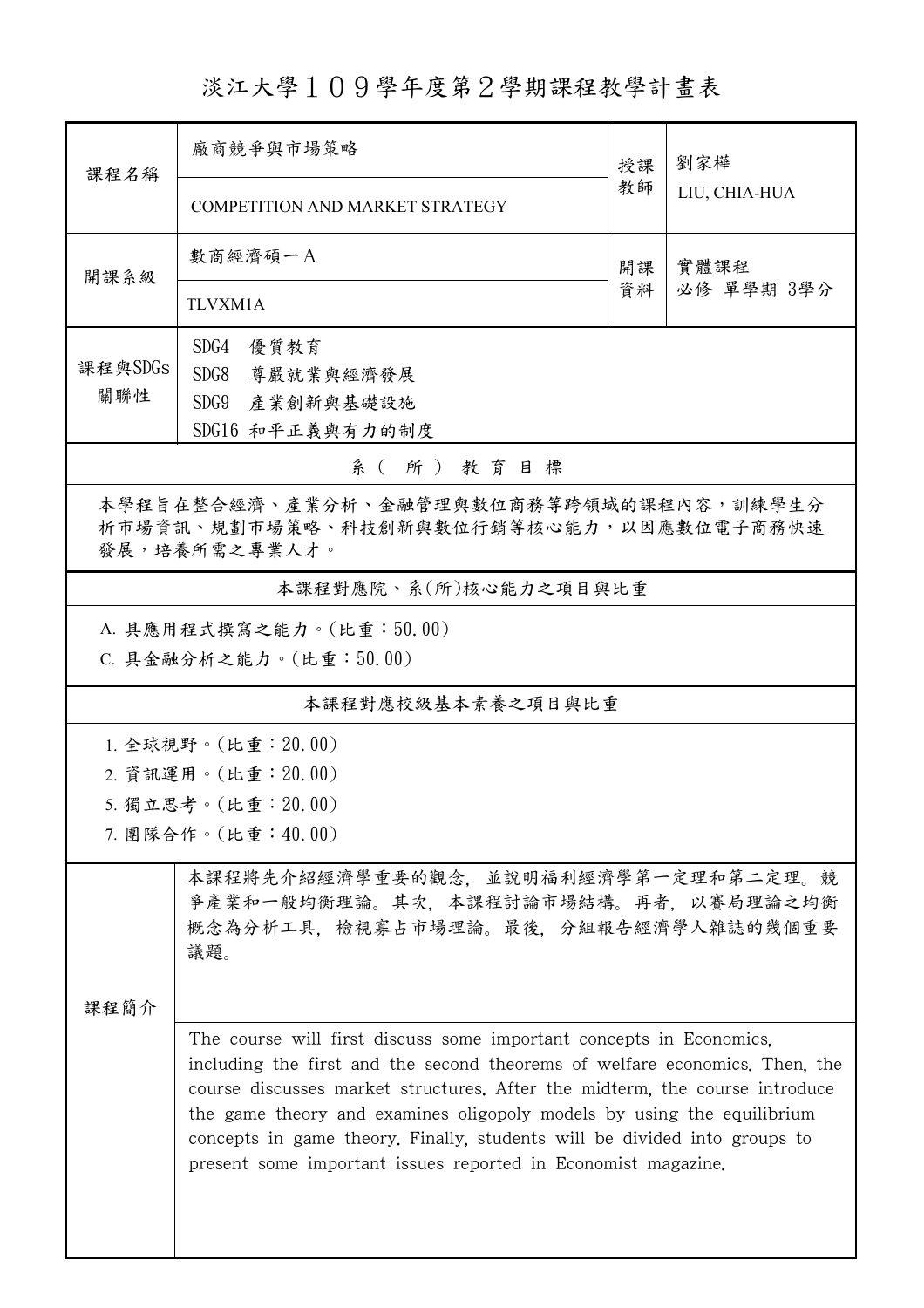## 本課程教學目標與認知、情意、技能目標之對應

將課程教學目標分別對應「認知(Cognitive)」、「情意(Affective)」與「技能(Psychomotor)」 的各目標類型。

一、認知(Cognitive):著重在該科目的事實、概念、程序、後設認知等各類知識之學習。

二、情意(Affective):著重在該科目的興趣、倫理、態度、信念、價值觀等之學習。

三、技能(Psychomotor):著重在該科目的肢體動作或技術操作之學習。

| 序<br>號         | 教學目標(中文)                               |                                   |            | 教學目標(英文)                                                                                                                     |                                     |  |  |  |
|----------------|----------------------------------------|-----------------------------------|------------|------------------------------------------------------------------------------------------------------------------------------|-------------------------------------|--|--|--|
| $\mathbf{1}$   | 讓學生熟悉產業經濟學主要議<br>題. 並可從中找到適當的研究題<br>目。 |                                   |            | The goal is to familiarize students with major topics<br>in IO. Students may find some topics for their<br>further research. |                                     |  |  |  |
|                | 教學目標之目標類型、核心能力、基本素養教學方法與評量方式           |                                   |            |                                                                                                                              |                                     |  |  |  |
| 序號             | 目標類型                                   | 院、系(所)<br>核心能力                    | 校級<br>基本素養 | 教學方法                                                                                                                         | 評量方式                                |  |  |  |
| 1              | 認知                                     | AC                                | 1257       | 講述、討論、發表、實作                                                                                                                  | 測驗、討論(含課<br>堂、線上)、實作、報<br>告(含口頭、書面) |  |  |  |
| 授課進度表          |                                        |                                   |            |                                                                                                                              |                                     |  |  |  |
| 週<br>次         | 日期起訖                                   | 內 容 (Subject/Topics)<br>備註        |            |                                                                                                                              |                                     |  |  |  |
|                | $110/02/22$ ~<br>110/02/28             | 課程介紹,經濟學重要概念                      |            |                                                                                                                              |                                     |  |  |  |
| $\overline{c}$ | $110/03/01$ ~<br>110/03/07             | 福利第一定理、福利第二定理                     |            |                                                                                                                              |                                     |  |  |  |
| 3              | $110/03/08$ ~<br>110/03/14             | 實證例子                              |            |                                                                                                                              |                                     |  |  |  |
| 4              | $110/03/15$ ~<br>110/03/21             | 實證例子                              |            |                                                                                                                              |                                     |  |  |  |
| 5              | $110/03/22$ ~<br>110/03/28             | 最低基本收入討論 (universal basic income) |            |                                                                                                                              |                                     |  |  |  |
| 6              | $110/03/29$ ~<br>110/04/04             | 如何總結及報告一篇已發表的文章                   |            |                                                                                                                              |                                     |  |  |  |
| 7              | $110/04/05$ ~<br>110/04/11             | 市場結構及相關經濟模型介紹                     |            |                                                                                                                              |                                     |  |  |  |
| 8              | $110/04/12$ ~<br>110/04/18             | 市場結構及相關經濟模型介紹                     |            |                                                                                                                              |                                     |  |  |  |
| 9              | $110/04/19$ ~<br>110/04/25             | 期中考                               |            |                                                                                                                              |                                     |  |  |  |
| 10             | $110/04/26$ ~<br>110/05/02             | 市場結構及相關經濟模型介紹                     |            |                                                                                                                              |                                     |  |  |  |
| 11             | $110/05/03$ ~<br>110/05/09             | 經濟學人雜誌之主題討論                       |            |                                                                                                                              |                                     |  |  |  |
| 12             | $110/05/10$ ~<br>110/05/16             | 賽局理論與應用                           |            |                                                                                                                              |                                     |  |  |  |
| 13             | $110/05/17$ ~<br>110/05/23             | 賽局理論與應用                           |            |                                                                                                                              |                                     |  |  |  |